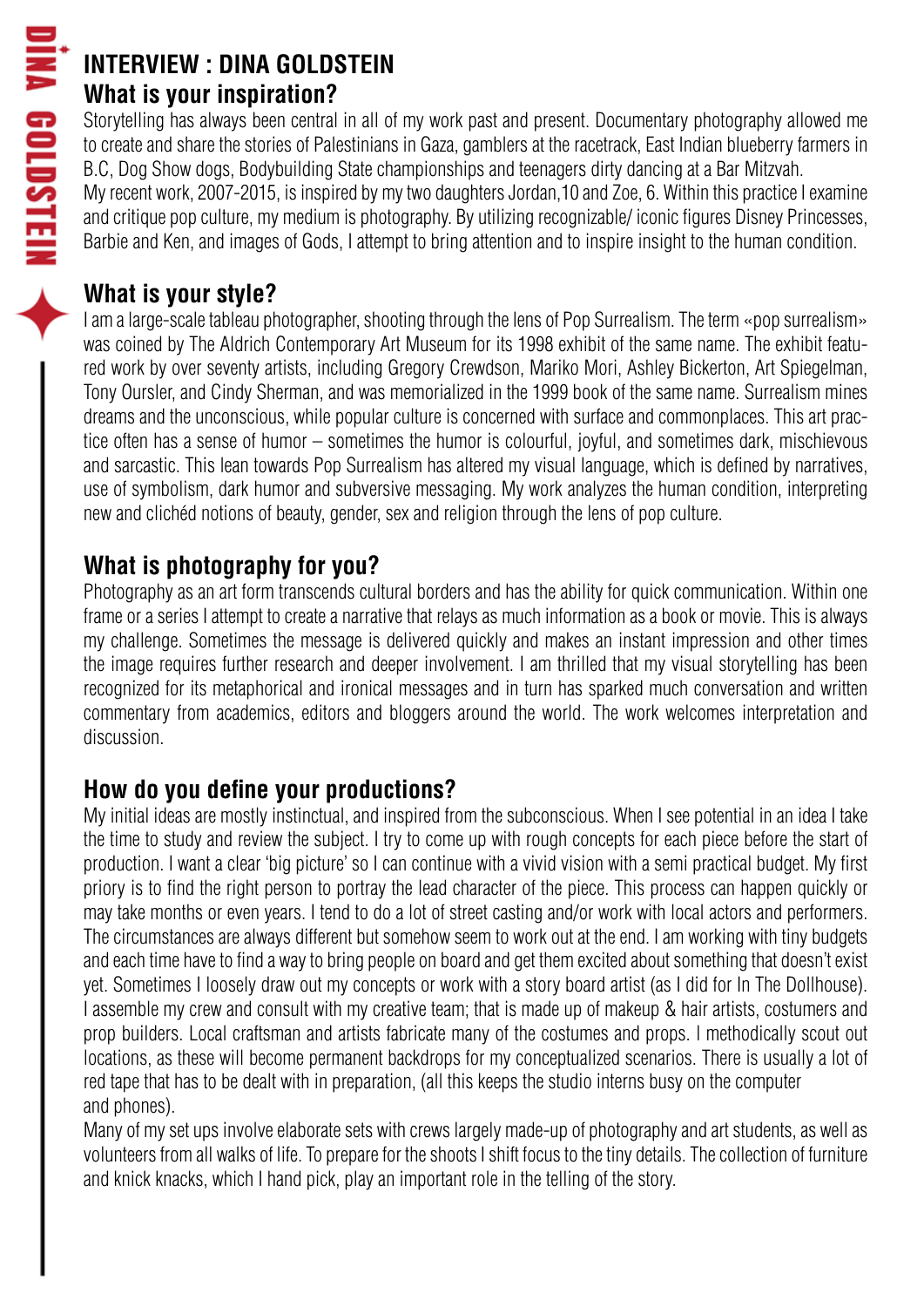Prior to the shoot day I meet with the actors to discuss character and give them some clear direction. I usually photograph 2 images over a weekend. I revue the shoot and the files and make decisions for post adjustments. I may have to reshoot or add an element that will help shape and complete the image.

I work with a dynamo post team, that despite my limited budgets and huge ambitions, can make anything possible!

### **How did the idea to change the «happily ever after»?**

Contemporary woman today look very different than the typical Fairy tale Princesses. We are working with our partners to fulfill our financial responsibilities as well as taking care of the household. At work we are competitive and since we are no longer focused on equality in the work place we can now concentrate on being the best period! We are so busy and time seems to pass so quickly. If we get a moment to read a book or go for a walk.. that's a treat! On weddings, birthdays, anniversaries, mother's day we may have 'a fairy tale moment' but that doesn't last very long and you know that normal life is just around the corner. Fairy Tales were originally written as parables, Disney, created the 'happily ever' after motif. I don't want to send out a negative message just a realistic one. My main message is that this world is so complex and everyone has his or her own challenges to deal with. What might seem 'perfect' on the outside is most likely not.

Most people have to deal with difficult issues sometime in their lives and no one is exempt. I have friends that are wealthy but still have many difficulties in their lives...so money isn't always a cure. I have friends that are beautiful but can't seem to get it together, so beauty isn't always the answer. I have friends that are very scholarly but make unwise decisions in their personal lives...so aptitude does not always guide.

#### **Why did you decide to change the stories of Disney?**

My mother was diagnosed with Breast Cancer and at the time that my 3 yr. old, Jordan was exposed to the Disney Princesses culture. We read books and watched movies which my daughter really loved...not necessarily because of the Princess characters but because of the dramatic stories and ugly witches. I started thinking that these Disney Princesses really didn't have to deal with issues like Cancer, Addiction and War. Ultimately there was a happily ever after and besides we really never followed their life past their youth. I began to do some research which lead to my fascination with the origins of Fairy tales. I explored the original brothers Grimm's, Hans Christian Andersen stories and found that they have very dark and sometimes gruesome aspects, not always concluded by a happy ending. Disney of course made some changes and created the happy ending.

I imagined Disney's perfect Princesses juxtaposed with real issues that were affecting women around me, such as illness, addiction and self-image issues. ....I dreamt up different stories, environments and back-stories for each Princess and the project was conceived.

## **What do you tell your children about the magic of fairy tales?**

My daughters know and love all of the fairytales but usually in the original version; which is a parable meant to teach important lessons. I raise them to ask many questions and I attempt to give them advice, which will ready them for this most complicated world that we live in. Fallen Princesses went viral on the internet, was written about extensively, what was the reason of it's huge success? This was a big surprise for me. I posted the series on JPG magazine just to get some feedback from my peers. It was then taken and posted on several sites. From there it went viral and the response was overwhelming. I was inundated with letters and media requests.

I was touched with the personal notes written by all sorts of people telling me how my work affected them in a profound way. Our world is full of images that are created by ad agencies. These images portray the perfect couple, perfect homes, perfect children. People are relieved to see real issues discussed in art. I think that my images portray the truth about life and its complexities. That everyone deals with challenges and that although this earth is so full of beauty there is also darkness that enters our lives once in a while. It is good to recognize this and find the humour in it all, even if it's Dark Humor.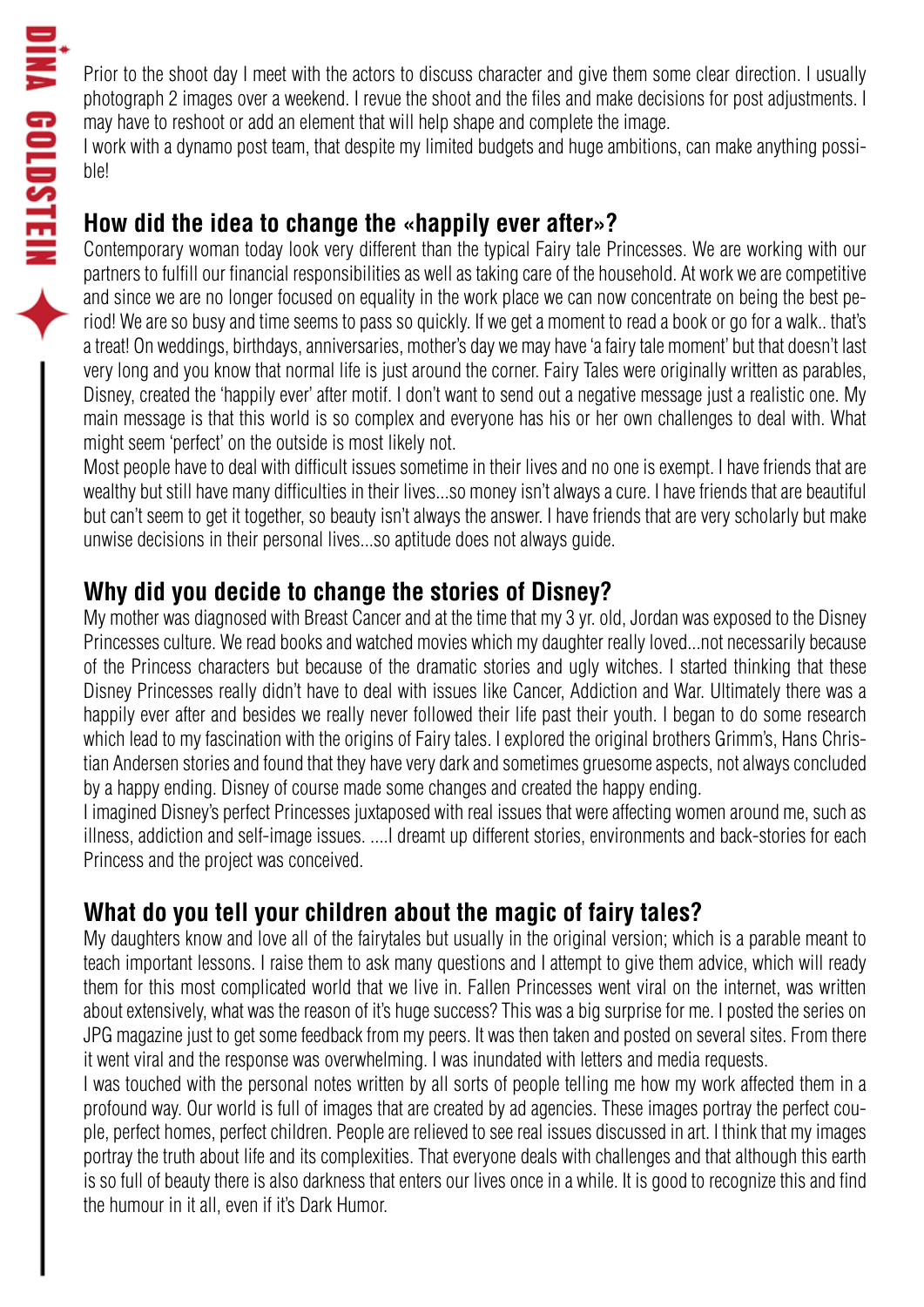# **How did you concieve In The Dollhouse?**

In the Dollhouse was a natural continuation of a similar concept inspired by my daughters.

The work is a ten part sequential series that unfolds within a few days in the life of Barbie and Ken. For this I built a 4 room, life size dollhouse set. Barbie is the idealized woman. More than any other childhood construct, Barbie encapsulates the concept that Beauty is Power and thus is key to a happy life. However, when Ken, Barbie's handsome but disstasfied husband, pursues happiness, by expressing his own individuality; the value of beauty as a trait unto itself is exposed as the cheap, plastic facsimile that it is. My Ken finally exposes his true authentic self. He has been enslaved by social expectations and has not found the courage to 'come out' and reveal himself to the world. Barbie discovers him with another male doll and that is how it all begins to unravel. Grief drives Barbie to a mental breakdown. It is difficult to take 'marriage' as a concept and discuss it because everyone experiences it differently. There are so many expectations of marriage and so much fantasy that is built around it …this is why it often does not work. For two people to stay together they must accept each other completely. I think that this doesn't happen very often and that most married couples keep secrets from each other. We get married , buy a house, fill it with beautiful things and expect life to run smoothly forever after…often not the case. Life is full of complexities that we have to maneuver through constantly.

# **Do you feel you are making a single statement with all the photos within Gods Of Suburbia, or are you making individual statements with each?**

As a cultural critic of sorts I am interested generating a rational conversation about religion and what role it plays in modern society. By placing each supernatural character in a real life environment I attempt to humanize them, and explore more practical issues. Lakshmi , The Hindu goddess of beauty and wealth is a perfect example of how woman today shoulder the responsibilities of home and work and Ganesha, the remover of obstacles, easily recognizable by his elephant head and human body, embodies my personal experience as an immigrant to Canada. With Satan I question what counts as fair within society today, and Xenu scrutinizes those that interfere with free thinking.

So there is a central message that splits of into many parts.

### **I read in to your photographs a sense of frustration with and pessimism about how religion is playing out in modern Western society. Do you have any positive/optimistic thoughts about the place of religion in life today?**

I believe that religion often unites communities and give many a purpose/answers/ for their existence. The stringent rules of most religions instruct those that tend to stray from 'good' behavior to act morally; this is comforting to me as an observer of human nature! The separation of religion and state throughout the Western world has allowed more and more people to live a secular lifestyle without judgment. However despite the forces of technology, science and medical breakthroughs, fundamentalism and puritanical faith is on the rise. Thousands of years of religious warfare have proven to be divisive and brutal.

I do often question why have ancient doctrines been excused from scrutiny, rational thinking and scientific evidence? Is this sustainable going forward?

## **Do you think that will change the situation of violence in the world?**

The current state of humanity is very discouraging. Violence and war are a result of human kind's increasing greed. The global economic inequality is devisive and will continue to drive a wedge between the rich and the poor. Violence will increase as people are marginalized and mental health is not addressed.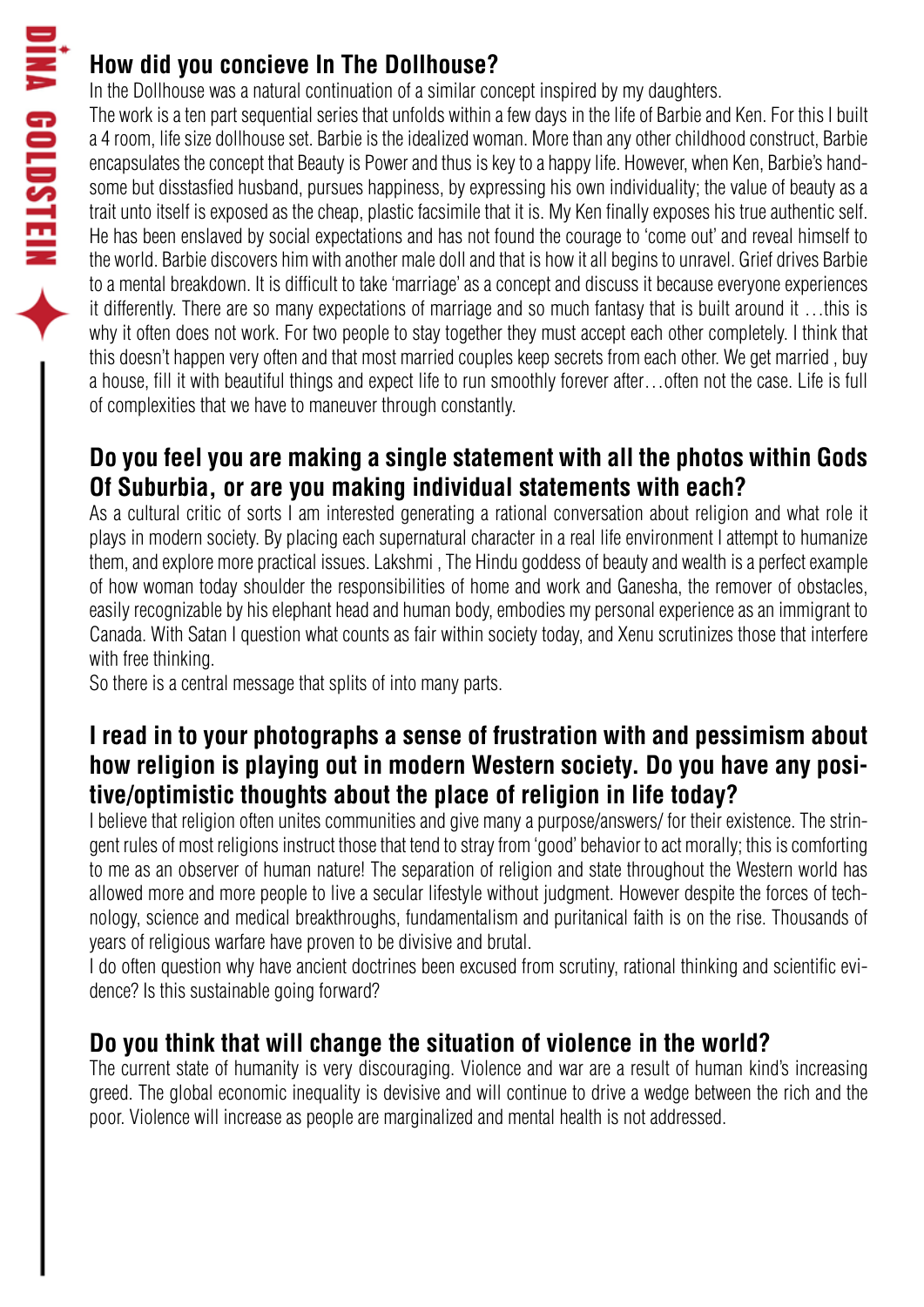# **What actually you want to show young people?**

Anyone can make something of themselves! Young people must be prepared to work hard and make sacrifices to achive their goals. It takes many years to develop your craft and then you must find inspiration to create work that is meaningful and will connect with others. People will try to discourage you, only listen to the ones that offer constructive advice. You will have good times and less better days, but you have to keep going with a real or imagined optimism.

### **Who do you admire?**

All sorts of artists and thinkers that are not held back and speak their minds inspire me.

Women that most impress me are the ones that share personal stories in order to make a real difference in the world.

-Women working around the world to promote gender equality.

-Women who have come from modest backgrounds and have make something of themselves.

-Women who balance their work life and dedicate themselves equally to their family and community.

## **How do you define success?**

Family + Friends + a warm home + good food + doing what you love.

# **What is the challenge in every photo shoot?**

Balancing the technical with the inspired content and messaging.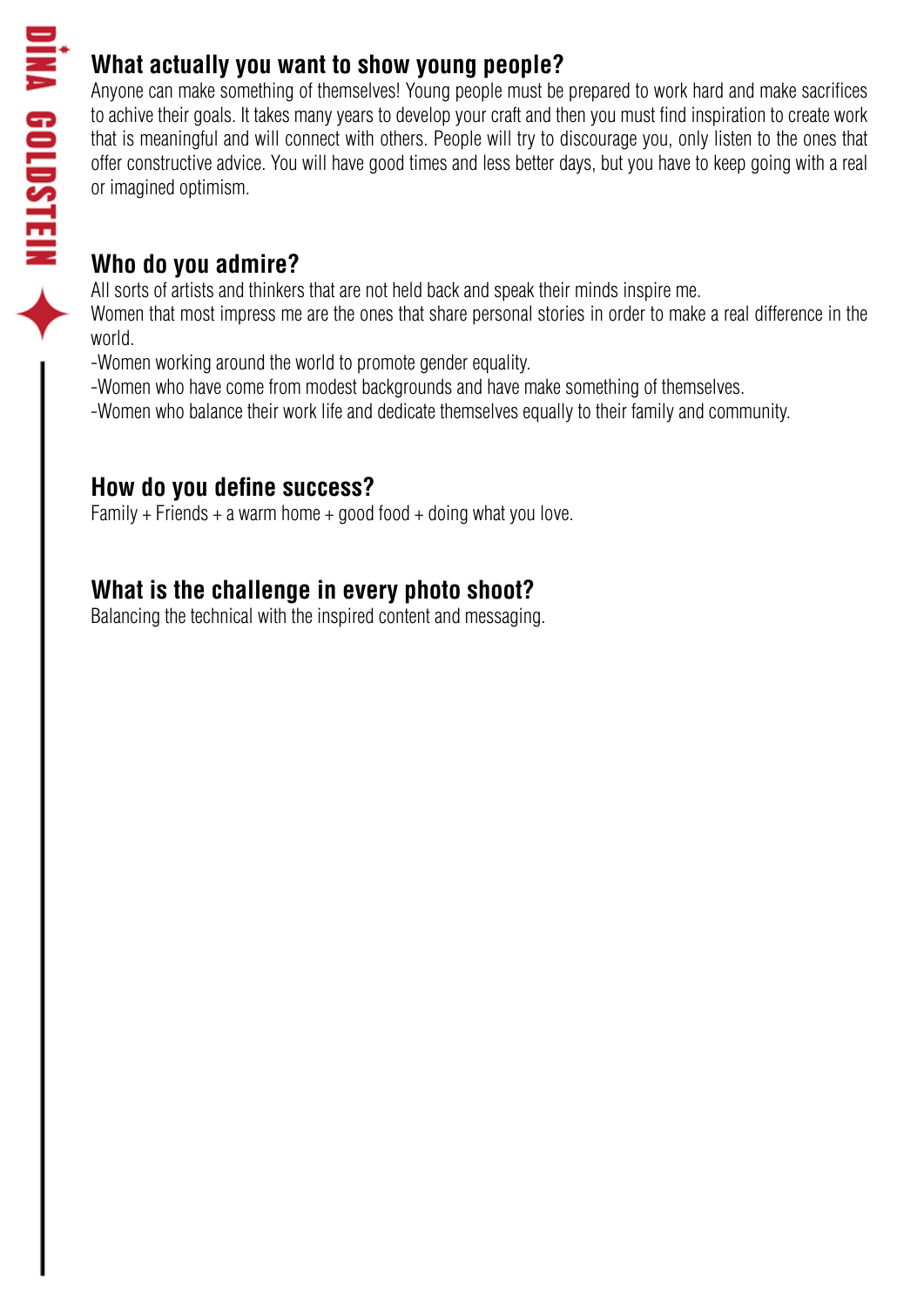#### **Interview : Dina Goldstein Quelles sont vos inspirations ?**

La narration à toujours été centrale dans mon travail passé mais aussi présent. La photographie documentaire m'a permis de créer et partager l'histoire de palestiniens a Gaza, de parieurs au champ de courses, des agriculteurs cultivant des myrtilles à l'est de l'inde, des chiens lors de spectacles pour chiens, des championnats d'état de Culturisme et des adolescents qui dansent dan une bar-mitsva.

Mon travail plus récent, 2007 – 2015, a été inspiré par mes deux filles Jordan, 10 ans et Zoé, 6 ans. Dans mon travail je me penche sur la culture pop et la critique avec comme support, la photographie. En utilisant les figures emblématiques de sont les princesses Disney, Barbie et Ken ainsi que les représentations de Dieu, J'essaye d'attirer l'attention et de susciter la réflexion a la condition humaine.

# **Quel est votre style ?**

Je suis une photographe travaillant sur de larges tableaux, prenant des photographies avec un regard surréaliste. Le terme « surréalisme pop » a été inventé par The Aldrish Comtemporary Art Museum pour son exposition de 1998 du même nom. L'exposition représentait le travail de plus de 70 artistes, y compris Gregory Crewdson, Mariko Mori, Ashley Bickerton, Art Spiegelman, Tony Oursler et Cindy Sherman, ils ont aussi été rassemblés dans un livre du même nom, paru en 1999.

Le surréalisme est constitué de rêve et d'inconscient tandis que la culture populaire s'attarde sur la surface et les banalités. Ce style est souvent empreins d'humour, parfois il est plutôt joyeux et d'autres plus sombre, malicieux et sarcastique. Ce penchant vers le Surréalisme Pop a changé mon identité visuelle qui est principalement définie par des récits, l'utilisation du symbolisme, l'humour sombre et les messages subversifs. Mon travail analyse la condition humaine, interprétant les notions nouvelles et les clichés de beauté, le genre, le sexe et la religion avec un regard de Culture Pop.

# **Que représente la photographie pour vous ?**

La photographie est un art qui dépasse les frontières culturelles et a la capacité de transmettre un message rapidement. Dans un carde ou une série, j'essaie de créer un récit qui transmet autant d'informations qu'un livre ou un film. Cela reste mon défis principale. Parfois le message est évident et d'autres, plus profonds, demandent de regarder l'image de manière plus approfondie.

Je suis ravie que mes images soient reconnues comme étant porteuses de messages métaphoriques et ironiques, ainsi qu'elle ouvre beaucoup de discutions, d'écrits et de commentaire universitaires, de rédacteurs ainsi que de blogueurs dans le monde entier. Mon travail ouvre a l'interprétation et a la discutions.

## **Comment définissez-vous vos productions ?**

Mes idées initiales sont surtout instinctives et viennes souvent de mon subconscient. Quand je vois du potentiel dans une idée, je prends le temps de l'étudier et de passer en revue le sujet. J'essaie d'inventer des concepts bruts pour chaque partie avant de commencer la production. Je veux « vue d'ensemble » claire donc cela me laisse le temps de rassembler un budget suffisant.

Ma première priorité a été de trouver la bonne personne pour représenter au mieux le principal personnage de l'image. Cela prend parfois quelques heures mais parfois je peux chercher pendants des mois ou même des années. J'ai tendance a faire beaucoup de castings de rue et/ou travailler avec des acteurs locaux. Les circonstances sont toujours différentes, mais tout fini toujours par prendre forme a la fin. Je travaille avec de petits budgets et je dois systématiquement trouver le moyen de motiver les gens autours d'un projet qui n'existe pas encore. Parfois je dessine mes concepts et je travail a partir de story board (Comme je l'ai fait pour « In The Dollhouse »). J'assemble mon équipe et je travaille avec mon équipe artistique, elle est composée de maquilleurs, des coiffeurs, de costumiers et de constructeurs de décors. Beaucoup de costumes et décors sont fabriqués par des artisans locaux et des artistes.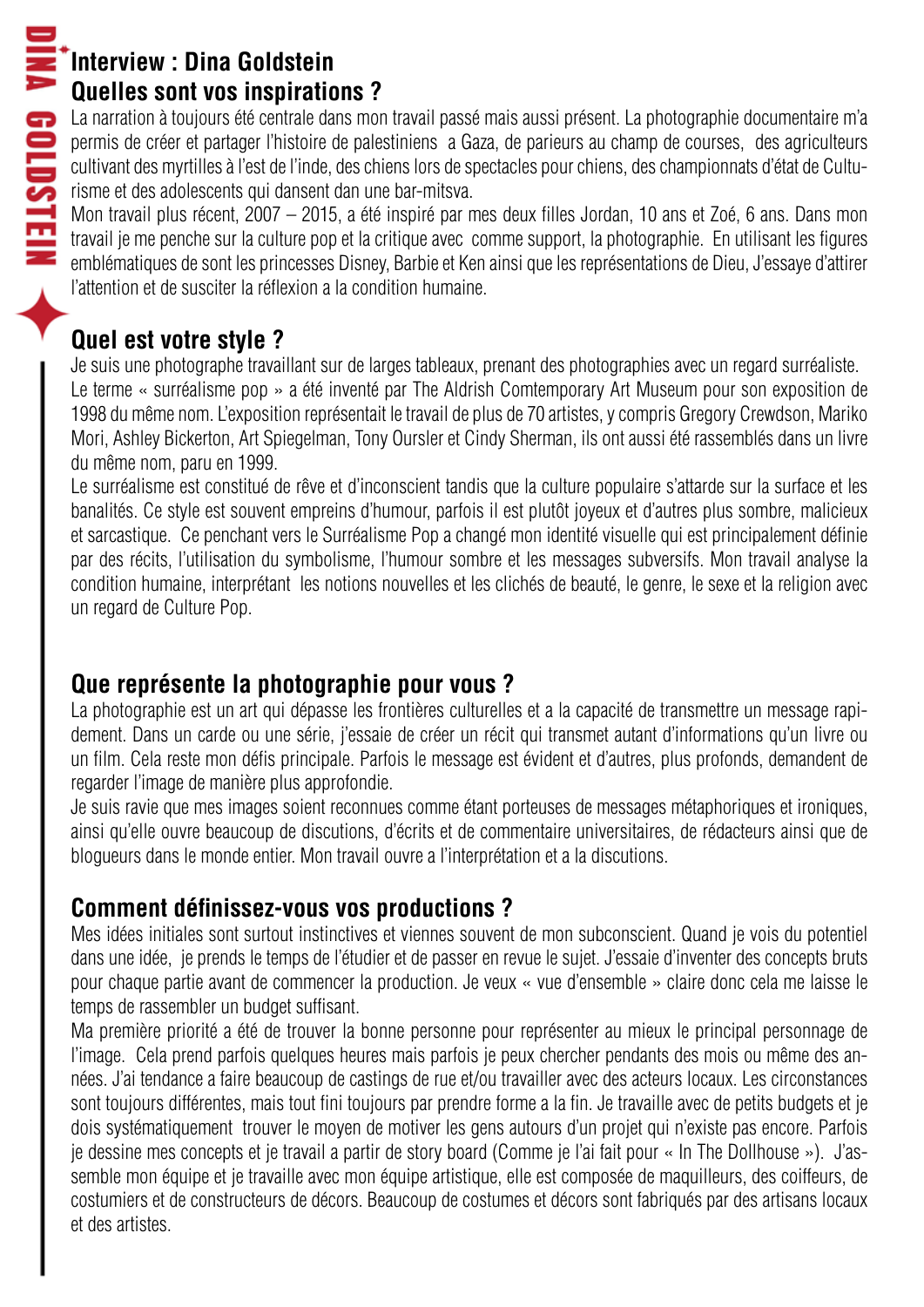Je recherche méthodiquement des endroits, ceux-ci deviendront les fonds pour mes futures clichés. Pour la préparation, il y a toujours beaucoup de paperasse a faire (tout ceci occupe mes stagiaires sur l'ordinateur et au téléphone).

Beaucoup de mes travaux sont élaborés avec des équipes en grande partie composées d'étudiants en art et photographie mais aussi des volontaires de toutes origines.

Lorsque je prépare un shooting je me consente sur les petits détails. Les meubles et les babioles que je collecte jouent un rôle important pour le récit de l'histoire. Juste avant le grand jour, je rencontre les acteurs pour discuter avec eux des personnages et leur donner des directives claires.

Je photographie toujours deux images en un weekend. Je regarde les fichiers de manière à décider de certains ajustements. Je vais retirer ou ajouter un élément qui aidera à achever l'image. Je travaille avec une équipe de post production motivée, qui malgré mes petits budgets et grandes ambitions, peuvent rendre tout ca possible.

## **Comment avez-vous eu l'idée de changer « heureux a jamais » ?**

La femme d'aujourd'hui est très différente des princesses de comptes de fée. Nous travaillons avec nos partenaires pour assumer nos responsabilités financières aussi bien que de l'entretient de la maison. Au travail nous sommes compétitives et puisque nous ne sommes plus concentrées sur l'égalité en ce lieu, nous pouvons penser à être la meilleure. Nous sommes si occupées, et le temps semble passer si rapidement. Si nous nous promenons, si nous lisons un livre, c'est un plaisir ! Pour les mariages, anniversaires de mariages, anniversaires, fête des mères, nous pouvons avoir des moments « conte de fée » mais cela ne dure pas très longtemps et vous savez bien que la vie normale est juste au coin de la rue.

A l'origine, les contes de fée était des paraboles, Disney a crée les fins heureuses en les modifiants.

Je ne veux pas transmettre un message négatif, juste être réaliste.

Mon message principal est que ce monde est si complexe que chaque personne a ses propre defis a relever. Ce qui semple « parfait » de l'extérieur ne l'est probablement pas.

La plus part des gens doivent régler des problèmes difficiles un jour ou l'autre dans leurs vies et personne n'y échappe. J'ai des amis qui sont beaux, mais ne peuvent pas être ensembles, la beauté n'est pas toujours la réponse. J'ai des amis qui sont très intelligents, mais prennent parfois des décisions imprudentes dans leurs vies personnelles, donc l'intelligence n'est pas toujours un bon guide.

## **Pourquoi avez-vous décidé de changer les histoires de Disney ?**

On a diagnostiqué un cancer du sein a ma mère lorsque j'avais 3 ans, Jordan a baignée dan le monde des princesses Disney. Nous lisions des livres et regardions des films que ma fille aimait vraiment, pas nécessairement a cause des princesses mais pour les histoires spectaculaires et les sorcières laides.

J'ai commencé a penser que les princesses Disney n'ont pas vraiment du être confrontées a des problèmes comme le cancer, addiction etc. Parce qu'en fin de compte, ils vivaient heureux a jamais, de plus nous ne suivons jamais leur vie après leur jeunesse.

J'ai commencé à faire des recherches qui ont accru ma fascination pour les Contes de fée originaux. J'ai lu les contes des frères Grimm, les histoires de Hans Christian Andersen et j'ai constaté qu'ils sont très sombres et parfois horribles, et ne finissent pas toujours par une fin heureuse. Disney à bien sur procédé a des changements et a créé des fins heureuses. J'ai imaginé les princesses parfaites de Disney avec des problèmes réels qui affectaient les femmes de mon entourage, comme la maladie, la dépendance et des troubles de l'estime de soi… J'ai imaginé une histoire très différente, un environnement, un passé pour chaque princesse et le projet a été mis sur pied.

### **Que dites-vous a vos enfants de la magie des contes de fée ?**

Mes filles connaissent et aiment tous les contes de fée, mais plus souvent dans leur version originale ; qui se veulent être des paraboles donnant des leçons de vie importantes. Je leur apprend a poser beaucoup de questions et j'essaie de leur donner des conseils, pour les préparer au monde compliqué dans lequel nous vivons.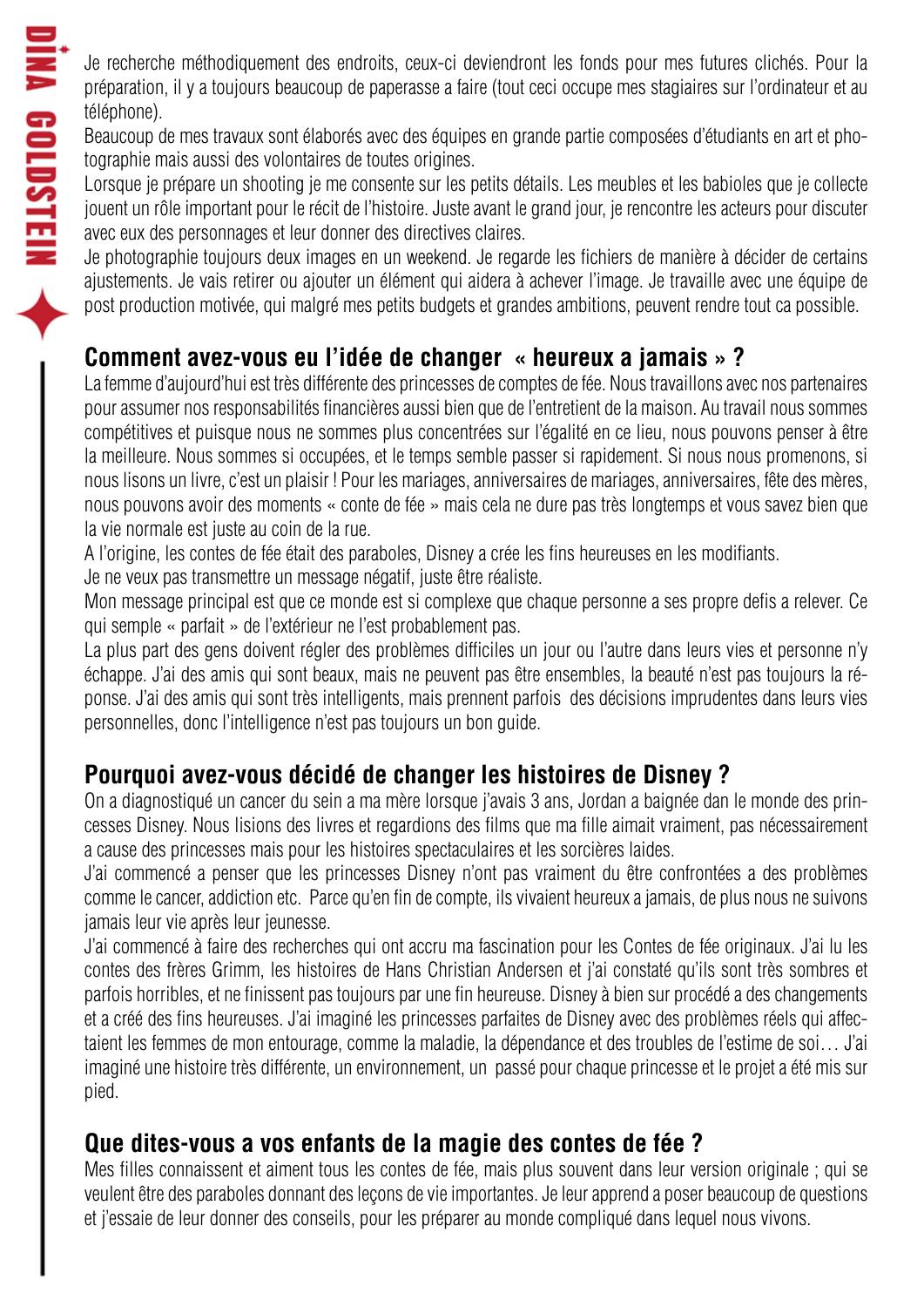### **« Fallen Princesses » a eu une portée virale sur internet, on en a beaucoup écrit a ce propos, quelle est la raison d'un te succès ?**

J'ai été très surprise de cela. J'ai publié la série dans JPG Magazine simplement pour avoir un retour de mes pairs. Elle a alors été prise et affichée sur plusieurs sites. De la tout c'est accéléré et la réponse était énorme. J'ai été inondée de lettre et de demandes médiatiques.

J'ai été touchée par les écrits de toutes sortes de personnes, me disant a quel point mon travail les avaient affectés.

Notre monde est plein d'images créées par des agences de pub. Ces images représentent des couples parfaits, des maisons remarquables, des enfants adorables ect… Les gens sont contents de voir des questions réelles traitées dans l'art.

Je pense que mes images représentent la vérité de la vie et ses complexités. Que tout le monde relève des défis et que bien que cette terre soit magnifique, il y a aussi de l'obscurité qui entre dans nos vies par moments. Il est bon de le reconnaitre et de prendre cela avec humour, même si parfois il s'agit d'humour noir.

## **Comment avec vous réalisé la série « In The Dollhouse » ?**

In The Dollhouse était une suite logique d'un concept inspiré par mes filles.

Mon travaille est divisé en dix clichés formant une suite narrative, la série se déroule en quelques jours dans la vie de Barbie et Ken. Pour ceci j'ai conçu quatre pièces de maisons de poupées a taille réelle.

Barbie est la femme idéalisée, plus qu'un autre symbole de l'enfance, elle résume le concept que la beauté et le pouvoir sont les secrets d'une vie heureuse. Cependant lorsque Ken, le petit ami, beau mais émasculé de Barbie, cherche le bonheur en devenant lui-même, la beauté, une de ses caractéristiques lui parait comme bon marché, faux, en plastique comme lui.

Mon Ken expose finalement sa vraie nature. Il a été brimé par des espérances sociales et n'a pas remarqué que le courage « sortait » et se révélait au monde. Barbie le découvre avec une autre poupée masculine et c'est ainsi que tout commence a ce démêler. Le chagrin conduit Barbie à la folie.

Il est difficile de prendre un concept comme le mariage et de le discuter parce que tout le monde le vois différemment. Il y a tellement d'espoirs de mariages et rêves construit autours et c'est pourquoi ils ne marchent pas souvent. Si deux personnes veulent rester ensemble ils doivent s'accepter entièrement. Je pence que cela n'arrive pas très souvent et que les couples mariés gardent des secrets l'un envers l'autre. Nous nous marions, achetons une maison que nous remplissons de belles choses et nous attendons de la vie qu'elle continue sans à-coups et pour toujours après cela. Souvent ce n'est pas le cas. La vie est complexe et nous devons manœuvrer constamment.

#### **Dans « Gods Of Suburbia » transmettez vous un message unique ou est-il déférent pour chacun des clichés ?**

Je me suis intéressée au rôle que joue la religion dans la société moderne en produisant un discours rationnel comme l'aurait fait un critique culturel.

En plaçant chaque personnage spirituel dans un environnement réel, j'essaie des les humaniser et poser des questions plus pratiques. Laksmi, la déesse indoue de la beauté et de la richesse est un exemple parfait de la manière dont les femmes endossent aujourd'hui les responsabilités du travail et de la maison. Ganesha, le déménageur d'obstacles, facilement reconnaissable a sa tête d'éléphant et son corps humain incarne mon expérience personnelle en tant qu'immigrant au canada. Avec Satan, je mets en doute ce qu'est la justice aujourd'hui et Xenu scrute ceux qui se heurtent aux questions de la pensée libre. Ainsi, il y a un message central qui se divise en plusieurs parties.